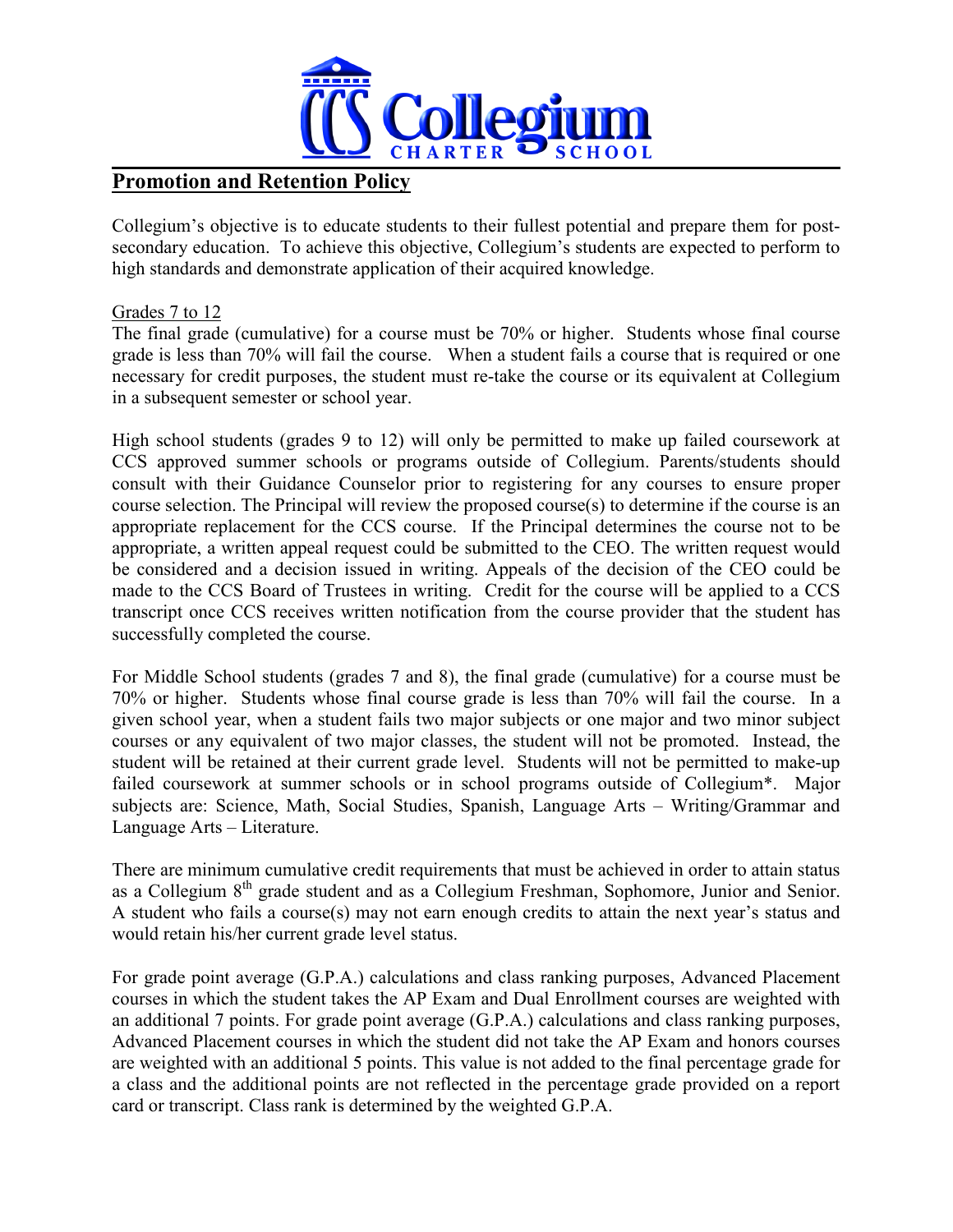#### Grades 4 to 6

The final grade (cumulative) for a course must be 70% or higher. Students whose final course grade is less than 70% will fail the course. In a given school year, when a student fails two major subjects or one major and two minor subject courses or any equivalent of two major classes, the student will not be promoted. Instead, the student will be retained at their current grade level. Students will not be permitted to make-up failed coursework at summer schools or in school programs outside of Collegium\*. Major subjects are: Science, Math, Social Studies, Spanish, Language Arts – Writing/Grammar and Language Arts – Literature.

# Grades 1 to 3

A student who is achieving below 70% in either Reading or Math will be retained at their current grade level. Students will not be permitted to make-up coursework at summer schools or in school programs outside of Collegium\*.

#### Kindergarten

If a CCS kindergarten teacher is considering a student for retention, a referral is made to the Instructional Support Team. The following factors will be considered by the Instructional Support Team when considering a kindergarten retention: attendance, intellectual capacity, ability levels, chronological age, physical, social and emotional maturity, anticipated rate of academic progress, emotional stability and standardized test scores. The Instructional Support Team will make a developmentally appropriate recommendation regarding retention or promotion to the Principal for his/her decision. Students will not be permitted to make-up coursework at summer schools or in school programs outside of Collegium\*.

# Students with IEP's

When a student who has an Individualized Education Plan is failing a course or in danger of being retained, failure and promotion/retention will be evaluated on a case-by-case basis. Student initiative and effort will be considered as well as performance. A student with an Individualized Education Plan may take and receive credit for a class provided at a summer school or in a school program outside of Collegium where the student's I.E.P. team has determined that the class is appropriate for the student. If a student with an IEP is failing a course at the end of a marking period, an IEP team meeting must be scheduled to determine the nature of the student's failure and to determine if the student needs a revision to the IEP to better meet the student's needs. If a student receives a final course grade of 69% or lower in any major subject, an IEP meeting must be scheduled to determine if revisions to the IEP are needed to best meet the student's needs.

# Academic Credit and School Attendance

In order to earn academic credit for courses taken, students may not have more than 10 absences from class for a semester long course, or 20 absences from class for a year-long course. Students exceeding the allotted number of days absent from class will not receive credit for the course, which may affect promotion to the next grade level and/or graduation. If a student's absences exceed the allotted days, the Principal will decide, on a case by case basis, if the course grade remains intact, becomes an automatic failure with no credit for the course being granted or is reported as an incomplete grade with stipulations that must be met before a grade and/or credit can be issued. The decision can be reviewed, first by the CEO, and then by the CCS Board of Trustees, upon written request of the parent/guardian of the student.